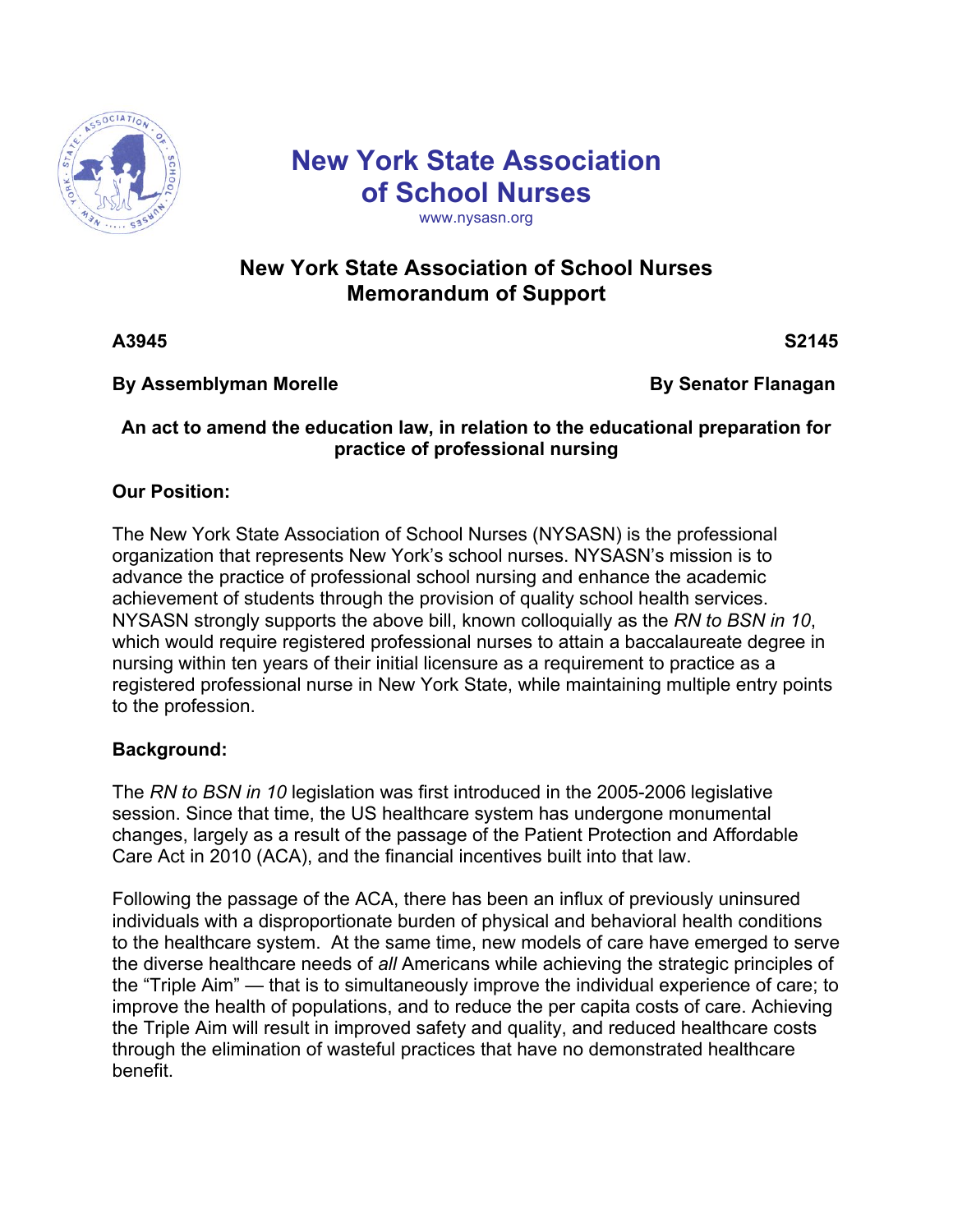#### **Emerging Models of Care:**

The principles of the Triple Aim have resonated with all stakeholders: clinicians, the general public, policy makers and government and third party payers. Payment reforms are increasingly rewarding coordination of care to ensure best outcomes and penalizing poor outcomes. In the ambulatory setting, new integrated models of care such as the Patient Centered Medical Home (PCMH) and Accountable Care Organizations (ACO) have emerged to provide safe, coordinated, and value-based care. Healthcare is increasingly focused on managing chronic health conditions through care coordination, and moving from the acute care setting to the ambulatory care setting.

#### **Policy Implications for New York's Professional Registered Nurses:**

It is increasingly evident that there is a significant gap between the research knowledge which demonstrates the positive impact of nursing education on improved patient outcomes, and the current legal requirements for licensure as a registered nurse in New York State.

Nurses prepared at the baccalaureate level have the additional coursework needed to meet the demands of our rapidly changing healthcare system. This includes nursing research, leadership, quality improvement, systems thinking, nursing management, the physical and social sciences, and population, public and community health.<sup>1</sup> Baccalaureate graduates are thus equipped with a broader understanding of the various cultural, economic, political and social issues that are both determinants of health, and influencers of healthcare delivery.<sup>2</sup> This advanced coursework prepares baccalaureateprepared nurses for a broader scope of practice, enabling them to function autonomously at the 'top of their license' in the emerging models of care.

Nursing research consistently shows a clear link between higher levels of nursing education and better patient outcomes. These outcomes include lower mortality, lower congestive heart failure mortality, lower failure to rescue rates, lower incidence of decubitus ulcers, lower deep venous thrombosis and pulmonary embolism rates, as well as shorter lengths of stay in the hospital. $3,4$  In addition, numerous policy positions have addressed the need for nurses to advance their education. The 2013 Robert Wood Johnson Foundation, an organization whose mission is to improve the health and health care of all Americans, issued a newsletter titled "The Case for Academic Progression" which focused on the evidence linking better patient outcomes to baccalaureate and

 $1$  American Association of Colleges of Nursing (2014) Fact Sheet: The Impact of Education on Nursing practice. Available at: http://www.aacn.nche.edu/media-relations/EdImpact.pdf<sup>2</sup> *Ihid.* 

 $3$  Blegen, M.A., Goode, C.J., Park, S.H., Vaughn, T. & Spetz, J. (2013) Baccalaureate education in nursing and patient outcomes. *Journal of Nursing Education*, 43(2), 89-94.<br><sup>4</sup> Kendall-Gallagher, D., Aiken, L, Sloane, D.M. & Cimiotti, J.P. (2011) Nurse specialty certification, inpatient

mortality, and failure to rescue. *Journal of Nursing Scholarship*, 43(2), 188-194.